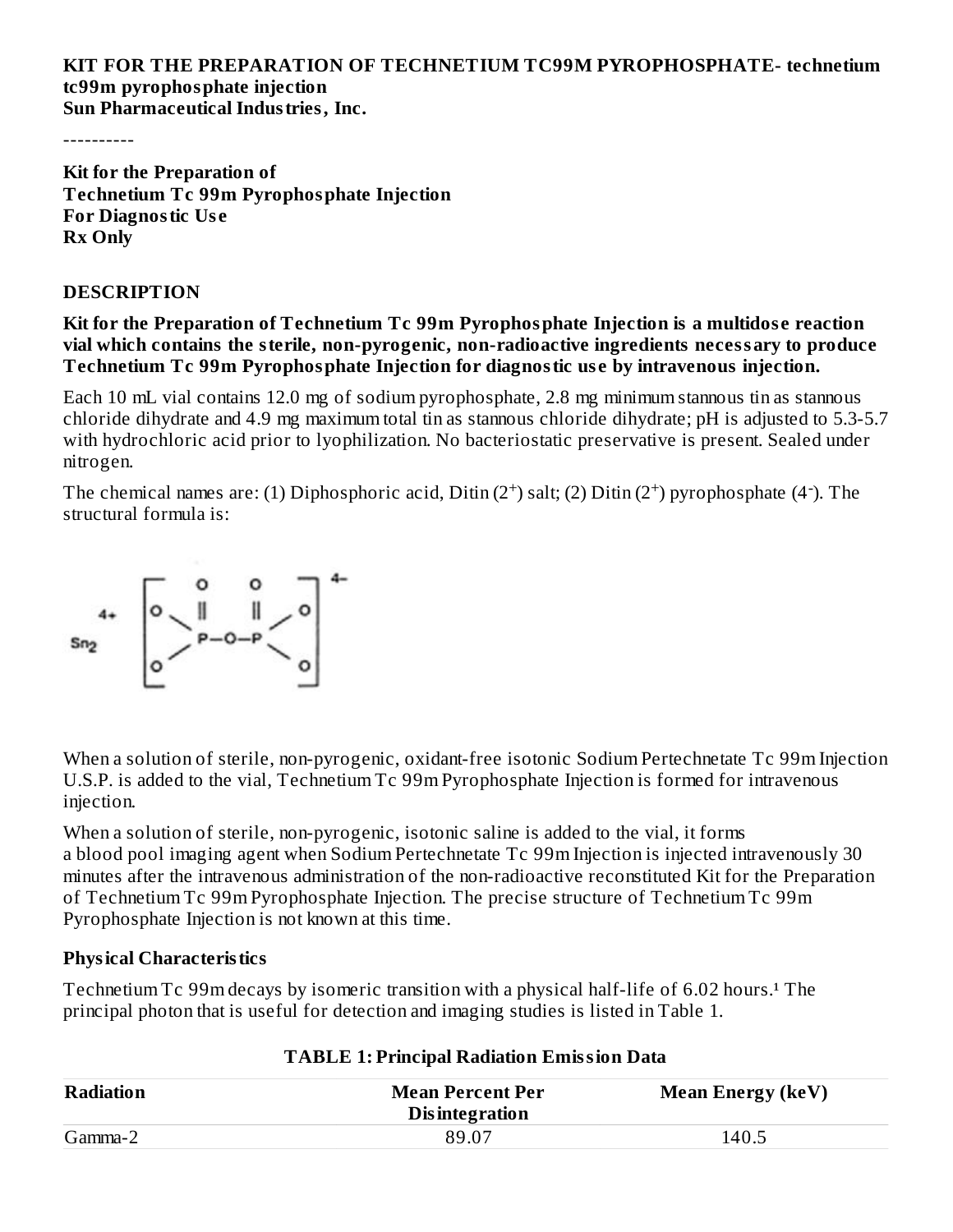### **External Radiation**

The specific gamma ray constant for Tc 99m is 0.78 R/hr-millicurie at 1 cm. The first half-value layer is 0.017 cm of lead (Pb). A range of values for the relative attenuation of the radiation emitted by this radionuclide that results from interposition of various thicknesses of Pb is shown in Table 2. For example, the use of a 0.25 cm thickness of Pb will attenuate the radiation emitted by a factor of about 1,000.

| <b>Shield Thickness</b> | <b>Coefficient of</b>  |
|-------------------------|------------------------|
| (Pb) cm                 | <b>Attenuation</b>     |
| 0.017                   | 0.5                    |
| 0.08                    | $10^{-1}$              |
| 0.16                    | $10^{-2}$              |
| 0.25                    | $10^{-3}$<br>$10^{-4}$ |
| 0.33                    |                        |

**TABLE 2: Radiation Attenuation by Lead Shielding**

To correct for physical decay of this radionuclide, the fractions that remain at selected intervals after the time of calibration are shown in Table 3.

| <b>Hours</b>  | <b>Fraction</b><br><b>Remaining</b> | <b>Hours</b> | <b>Fraction</b><br><b>Remaining</b> |
|---------------|-------------------------------------|--------------|-------------------------------------|
| $0*$          | 1.000                               | 7            | 0.447                               |
|               | 0.891                               | 8            | 0.398                               |
| $\mathcal{D}$ | 0.794                               | 9            | 0.355                               |
| 3             | 0.708                               | 10           | 0.316                               |
| 4             | 0.631                               | 11           | 0.282                               |
| 5             | 0.562                               | 12           | 0.251                               |
| 6             | 0.501                               |              |                                     |

**TABLE 3: Physical Decay Chart: Tc 99m, half-life 6.02 hours**

\* Calibration time

### **CLINICAL PHARMACOLOGY**

When injected intravenously, Technetium Tc 99m Pyrophosphate Injection has a specific affinity for areas of osteogenesis. It is also concentrated in the injured myocardium, primarily in areas of irreversibly damaged myocardial cells.

One to two hours after intravenous injection of Technetium Tc 99m Pyrophosphate Injection, an estimated 40 to 50 percent of the injected dose has been taken up by the skeleton, and approximately 0.01 to 0.02 percent per gram of acutely infarcted myocardium. Within a period of one hour, 10 to 11 percent remains in the vascular system, declining to approximately 2 to 3 percent twenty-four hours post injection.

The average urinary excretion was observed to be about 40 percent of the administered dose after 24 hours.

### **The non-radioactive reconstituted Kit for the Preparation of Technetium Tc 99m Pyrophosphate**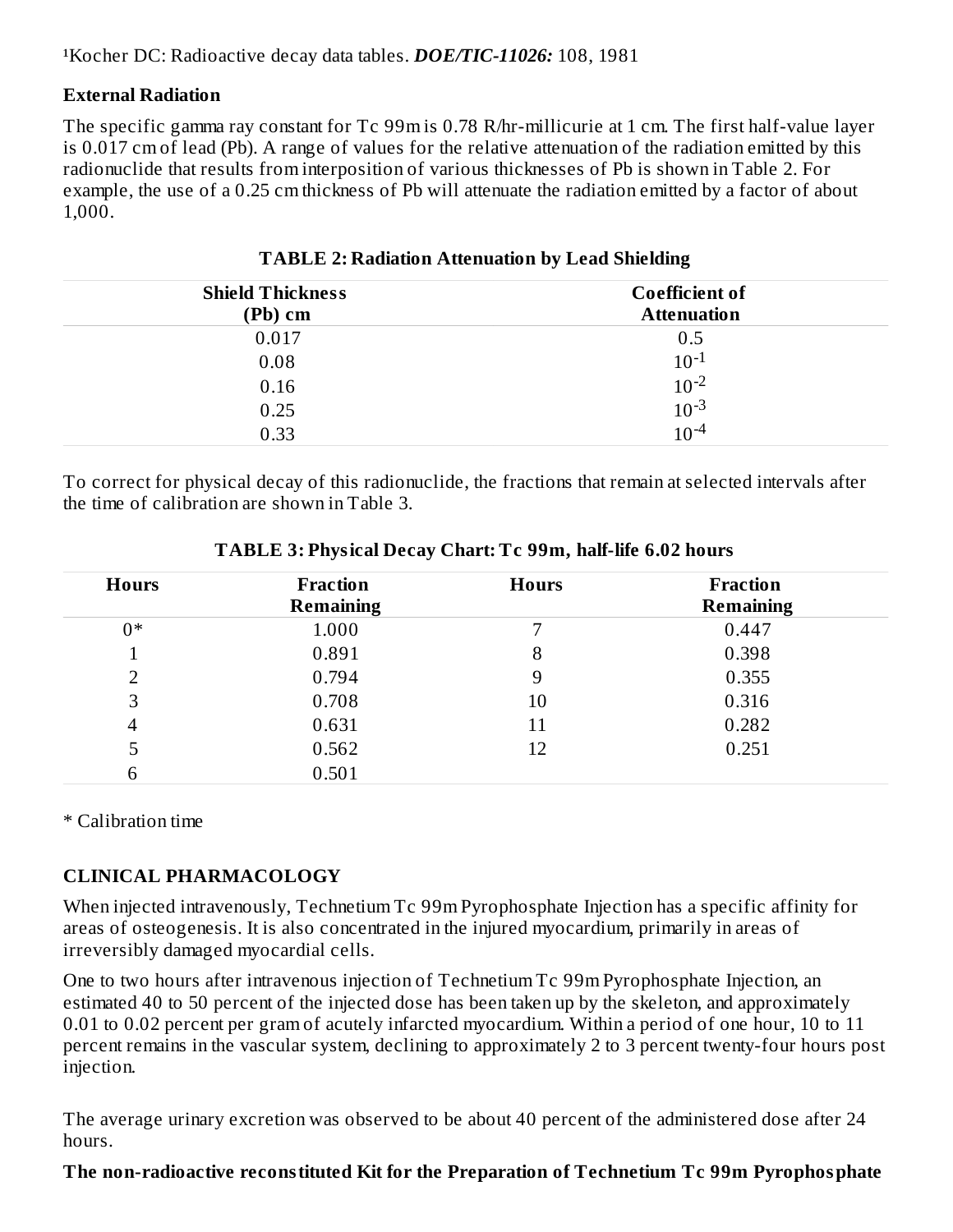**Injection also has an affinity for red blood cells. When administered 30 minutes prior to the intravenous administration of Sodium Pertechnetate Tc 99m Injection, approximately 76 percent of the injected activity remains in the blood pool providing excellent images of the cardiac chambers.**

#### **INDICATIONS AND USAGE**

Technetium Tc 99m Pyrophosphate Injection is a bone imaging agent used to demonstrate areas of altered osteogenesis, and a cardiac imaging agent used as an adjunct in the diagnosis of acute myocardial infarction.

**Kit for the Preparation of Technetium Tc 99m Pyrophosphate Injection is a blood pool imaging agent which may be us ed for gated blood pool imaging and for the detection of sites of gastrointestinal bleeding. When reconstituted with sterile non-pyrogenic isotonic saline and administered intravenously 30 minutes prior to the intravenous administration of Sodium Pertechnetate Tc 99m Injection, approximately 76% of the injected radioactivity remains in the blood pool.**

#### **CONTRAINDICATIONS**

None known.

#### **WARNINGS**

As an adjunct in the diagnosis of confirmed myocardial infarction (ECG and serum enzymes positive), the incidence of false negative images has been found to be 6 percent. False negative images can also occur if made prior to 24 hours in the evolutionary phase of the infarct or after 6 days in the resolution phase. In a limited study involving 22 patients in whom the ECG was positive and serum enzymes questionable or negative, but in whom the final diagnosis of acute myocardial infarction was made, the incidence of false negative images was 23 percent. The incidence of false positive images has been found to be 7 to 9 percent. False positive images have also been reported following coronary by-pass graft surgery, in unstable angina pectoris, old myocardial infarcts and in cardiac contusions.

Preliminary reports indicate impairment of brain scans using Sodium Pertechnetate Tc99m Injection which have been preceded by a bone scan using an agent containing stannous ions. The impairment may result in false positive or false negative brain scans. It is recommended, where feasible, that brain scans precede bone imaging procedures. Alternately, a brain imaging agent such as Technetium Tc 99m Pentetate Injection may be employed.

### **PRECAUTIONS**

#### **General**

The lyophilized contents of the Kit for the Preparation of Technetium Tc 99m Pyrophosphate Injection reaction vial are to be administered to the patient only as an intravenous solution (see Procedures for Reconstitution). Any Sodium Pertechnetate Tc 99m solution which contains an oxidizing agent is not suitable for use with Kit for the Preparation of Technetium Tc 99m Pyrophosphate Injection. When reconstituted with Sodium Pertechnetate Tc 99m, Technetium Tc 99m Pyrophosphate Injection must be used within 6 hours. Kit for the Preparation of Technetium Tc 99m Pyrophosphate Injection may also be reconstituted with sterile, non-pyrogenic isotonic saline containing no preservatives and injected intravenously prior to the administration of Sodium Pertechnetate Tc 99m Injection.

Kit for the Preparation of Technetium Tc 99m Pyrophosphate Injection contains no preservatives.

Vials are sealed under nitrogen: air or oxygen is harmful to the contents of the vials and the vials should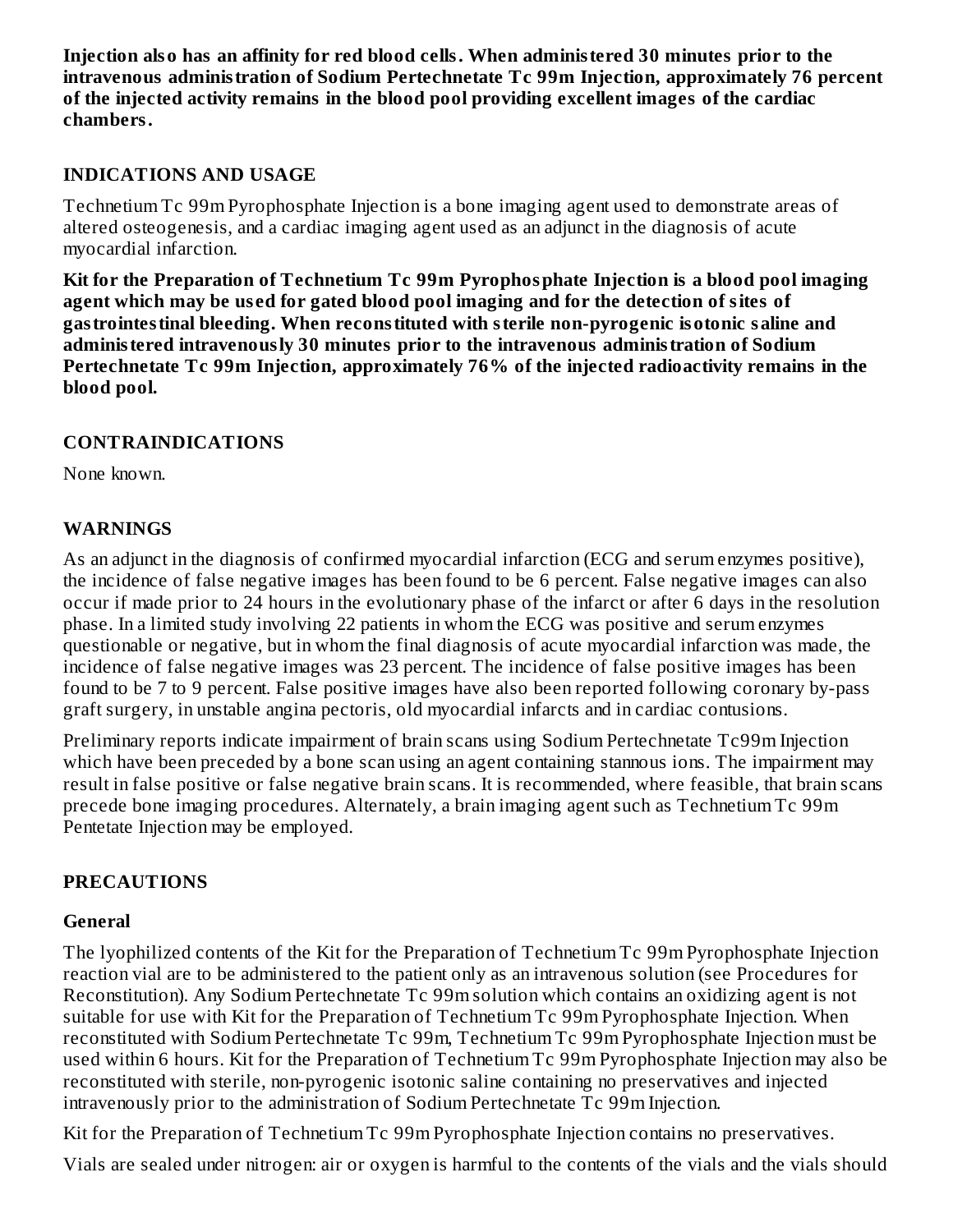not be vented.

The components of the Kit for the Preparation of Technetium Tc 99m Pyrophosphate Injection are supplied sterile and non-pyrogenic. Aseptic procedures normally employed in making additions and withdrawals for sterile, non-pyrogenic containers should be used during addition of the Sodium Pertechnetate Tc 99m Injection and the withdrawal of doses for patient administration.

Shielding should be utilized when preparing Technetium Tc 99m Pyrophosphate Injection.

Technetium Tc 99m Pyrophosphate Injection as well as other radioactive drugs must be handled with care, and appropriate safety measures should be used to minimize radiation exposure to the patients and clinical personnel consistent with proper patient management.

The solution should not be used if cloudy, discolored, or found to contain particulate matter.

Radiopharmaceuticals should be used only by physicians who are qualified by training and experience in the safe use and handling of radionuclides, and whose experience and training have been approved by the appropriate government agency authorized to license the use of radionuclides.

No special handling is required for the non-radioactive drug product.

### **Bone Imaging**

Both prior to and following Technetium Tc 99m Pyrophosphate Injection administration, if not contraindicated for the patient's cardiac condition, patients should be encouraged to drink fluids. Patients should void as often as possible after the Technetium Tc 99m Pyrophosphate Injection to minimize background interference and unnecessary radiation exposure from accumulation in the bladder.

## **Cardiac Imaging**

Patient's cardiac condition should be stable before beginning the cardiac imaging procedure.

Interference from chest wall lesions such as breast tumors and healing rib fractures can be minimized by employing the three recommended projections. (See **DOSAGE AND ADMINISTRATION**). Falsepositive and false-negative myocardial scans may occur; therefore, the diagnosis of acute myocardial infarction depends on the overall assessment of laboratory and clinical findings.

## **Blood Pool Imaging**

The non-radioactive reconstituted agent should be injected by direct venipuncture. Heparinized catheter systems should be avoided, as interference with red blood cell tagging will result. Cardiac pool imaging should be initiated 15 to 30 minutes after the administration of Sodium Pertechnetate Tc 99m Injection.

The imaging of gastrointestinal bleeding is dependent on such factors as the region of imaging, rate and volume of the bleed, efficacy of the labeling of the red blood cells and timeliness of imaging. Due to these factors, images should be taken sequentially over a period of time until a positive image is obtained or clinical conditions warrant the discontinuance of the procedure. The period of time for collecting the images may range up to 36 hours.

Technetium Tc 99m Pyrophosphate Injection and the non-radioactive reconstituted Kit for the Preparation of Technetium Tc 99m Pyrophosphate Injection should be formulated within six (6) hours prior to clinical use.

## **Carcinogenesis, Mutagenesis, Impairment of Fertility**

No long-term animal studies have been performed to evaluate carcinogenic potential or whether Technetium Tc 99m Pyrophosphate Injection affects fertility in males or females. Mutagenesis studies have not been conducted.

### **Pregnancy**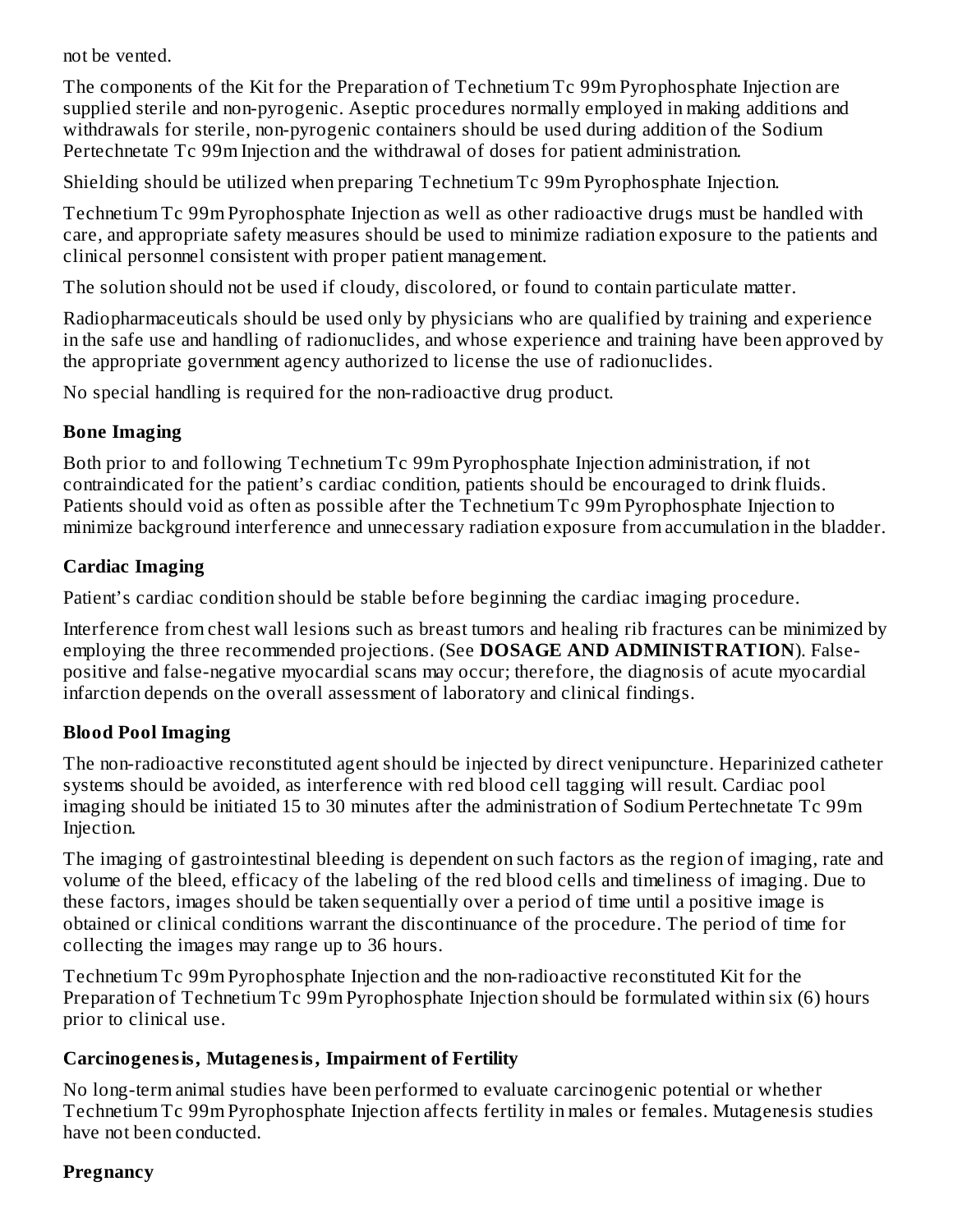Animal reproduction and teratogenicity studies have not been conducted with Technetium Tc 99m Pyrophosphate Injection. It is also not known whether Technetium Tc 99 Pyrophosphate Injection can cause fetal harm when administered to a pregnant woman or can affect reproductive capacity. Technetium Tc 99m Pyrophosphate Injection should be given to a pregnant woman only if clearly needed.

Ideally, examinations using radiopharmaceuticals, especially those elective in nature, to a woman of childbearing capability should be performed during the first few (approximately 10) days following the onset of menses.

### **Nursing mothers**

Technetium Tc 99m Pyrophosphate Injection is excreted in human milk during lactation, therefore, formula feeding should be substituted for breast feeding.

## **Pediatric us e**

Safety and effectiveness in pediatric patients have not been established.

### **Geriatric us e**

Clinical studies of the Kit for the Preparation of Technetium Tc 99m Pyrophosphate Injection did not include sufficient numbers of subjects aged 65 and over to determine whether they respond differently from younger subjects. Other reported clinical experience has not identified differences in responses between the elderly and younger patients. In general, dose selection for an elderly patient should be cautious, usually starting at the low end of the dosing range, reflecting the greater frequency of decreased hepatic, renal, or cardiac function, and of concomitant disease or other drug therapy.

This drug is known to be substantially excreted by the kidney, and the risk of toxic reactions to this drug may be greater in patients with impaired renal function. Because elderly patients are more likely to have decreased renal function, care should be taken in dose selection, and it may be useful to monitor renal function.

# **ADVERSE REACTIONS**

Some hypersensitivity reactions have been associated with pyrophosphate use.

# **DOSAGE AND ADMINISTRATION**

After preparation with oxidant-free Sodium Pertechnetate Tc 99m Injection, the suggested dose range of Technetium Tc 99m Pyrophosphate Injection in the average ADULT patient (70 kg) is:

**Bone Imaging -**185-555 megabecquerels (5-15 mCi)

**Cardiac Imaging -** 370-555 megabecquerels (10-15 mCi)

The suggested dose range of the non-radioactive reconstituted Kit for the Preparation of Technetium Tc 99m Pyrophosphate Injection in the average ADULT patient (70 kg) is:

**Blood Imaging -** Administer not less than one-third nor more than the total contents of one vial

[555**-**740 megabecquerels (15-20mCi) of Pertechnetate Tc 99m Injection].

## **Bone and Cardiac Imaging**

Technetium Tc 99m Pyrophosphate Injection is injected intravenously over a 10 to 20 second period. For optimal results, bone imaging should be done 1 to 6 hours following administration. Cardiac imaging should be done 30 to 90 minutes following administration. The acute myocardial infarct can be visualized from 24 hours to 6 days following onset of symptoms, with maximum localization at 48 to 72 hours. Cardiac imaging should be done with a gamma scintillation camera. It is recommended that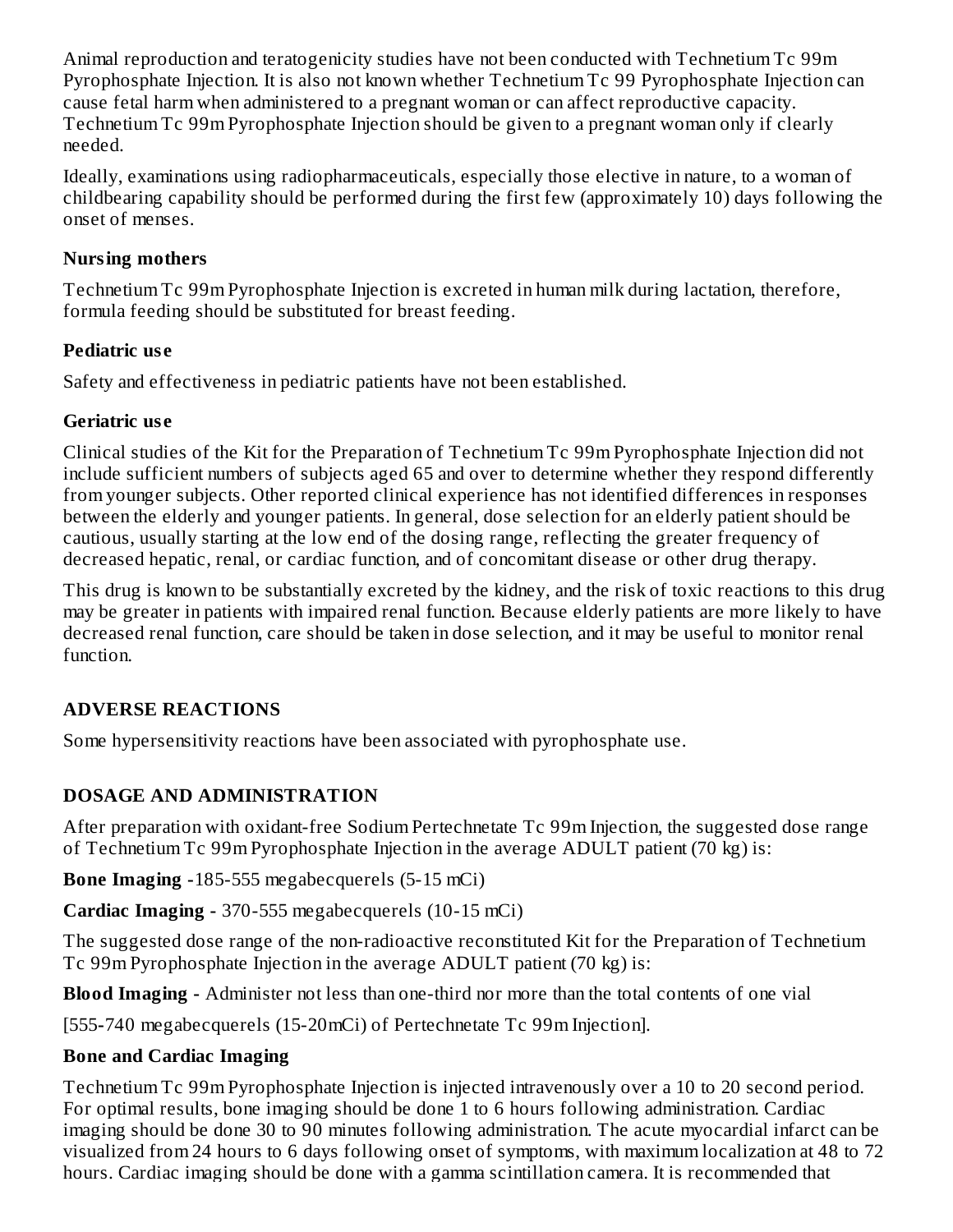images be made of the anterior, left anterior oblique and left lateral projections.

## **Blood Pool Imaging**

Kit for the Preparation of Technetium Tc 99m Pyrophosphate Injection may be reconstituted with sterile, non-pyrogenic isotonic saline containing no preservatives. Administer not less than one-third nor more than the total contents of one vial 30 minutes prior to the intravenous administration of 555 to 740 megabecquerels (15-20 mCi) Sodium Pertechnetate Tc 99m Injection. The non-radioactive reconstituted Kit for the Preparation of Technetium Tc 99m Pyrophosphate Injection should be injected by direct venipuncture. Heparinized catheter systems should be avoided. Cardiac imaging should be done 10 to 30 minutes following the administration of Sodium Pertechnetate Tc 99m Injection utilizing a scintillation camera interfaced to an electrocardiographic gating device.

Parenteral drug products should be inspected visually for particulate matter and discoloration prior to administration whenever solution and container permit.

The patient dose should be measured by a suitable radioactivity calibration system immediately prior to administration.

### **Radiation Dosimetry**

## **Bone and Cardiac Imaging**

The effective half-life was assumed to be the physical half-life for all calculated values. The estimated radiation absorbed doses to an average ADULT patient (70 kg) from an intravenous injection of a maximum of 555 megabecquerels (15 mCi) of Technetium Tc 99m Pyrophosphate Injection are shown in Table 4.

|                                  | <b>Technetium Tc 99m Pyrophosphate Injection</b> |             |  |  |
|----------------------------------|--------------------------------------------------|-------------|--|--|
| <b>Target Organ</b>              | mgy/555 MBq                                      | rads/15 mCi |  |  |
| <b>Total Body</b>                | 1.8                                              | 0.18        |  |  |
| Kidneys                          | 3.6                                              | 0.36        |  |  |
| <b>Red Marrow</b>                | 3.5                                              | 0.35        |  |  |
| <b>Bone Surfaces</b>             | 21.1                                             | 2.11        |  |  |
| Bladder Wall                     | 13.3                                             | 1.33        |  |  |
| <b>Testes</b>                    | 1.4                                              | 0.14        |  |  |
| Ovaries                          | 2.1                                              | 0.21        |  |  |
| <b>Effective Dose Equivalent</b> | $3.3$ mS $v$                                     | $0.33$ rem  |  |  |

### **TABLE 4: Estimated Absorbed Radiation Dos es Bone and Cardiac Imaging\***

\*Based on the model in MIRD Dose Estimate Report No. 13 (J Nucl Med 30:1117-1122, 1989).

Estimate calculated using phantoms of Cristy & Eckerman (Report ORNL/TM-8381/V1 & V7). Bone and marrow model of Eckerman (Aspects of dosimetry of radionuclides within the skeleton with particular emphasis on the active marrow. In Fourth International Radiopharmaceutical Dosimetry Symposium; A.T. Schlafke-Stelson and E.E. Watson eds. CONF-851113, Oak Ridge Associated Universities, Oak Ridge, TN 37831, 1986. pp 514-534.) used.

The effective dose equivalent is a quantity which may be suitable for comparing risks of different procedures in nuclear medicine, radiology, and other applications involving ionizing radiation, but should not be construed to give information about risks to individual patients and should not be applied to situations involving radiation therapy.

## **Blood Pool Imaging**

The estimated absorbed radiation doses to an average adult patient (70 kg) from an intravenous injection of 740 megabecquerels (20 mCi) of Sodium Pertechnetate Tc 99m Injection, 30 minutes after the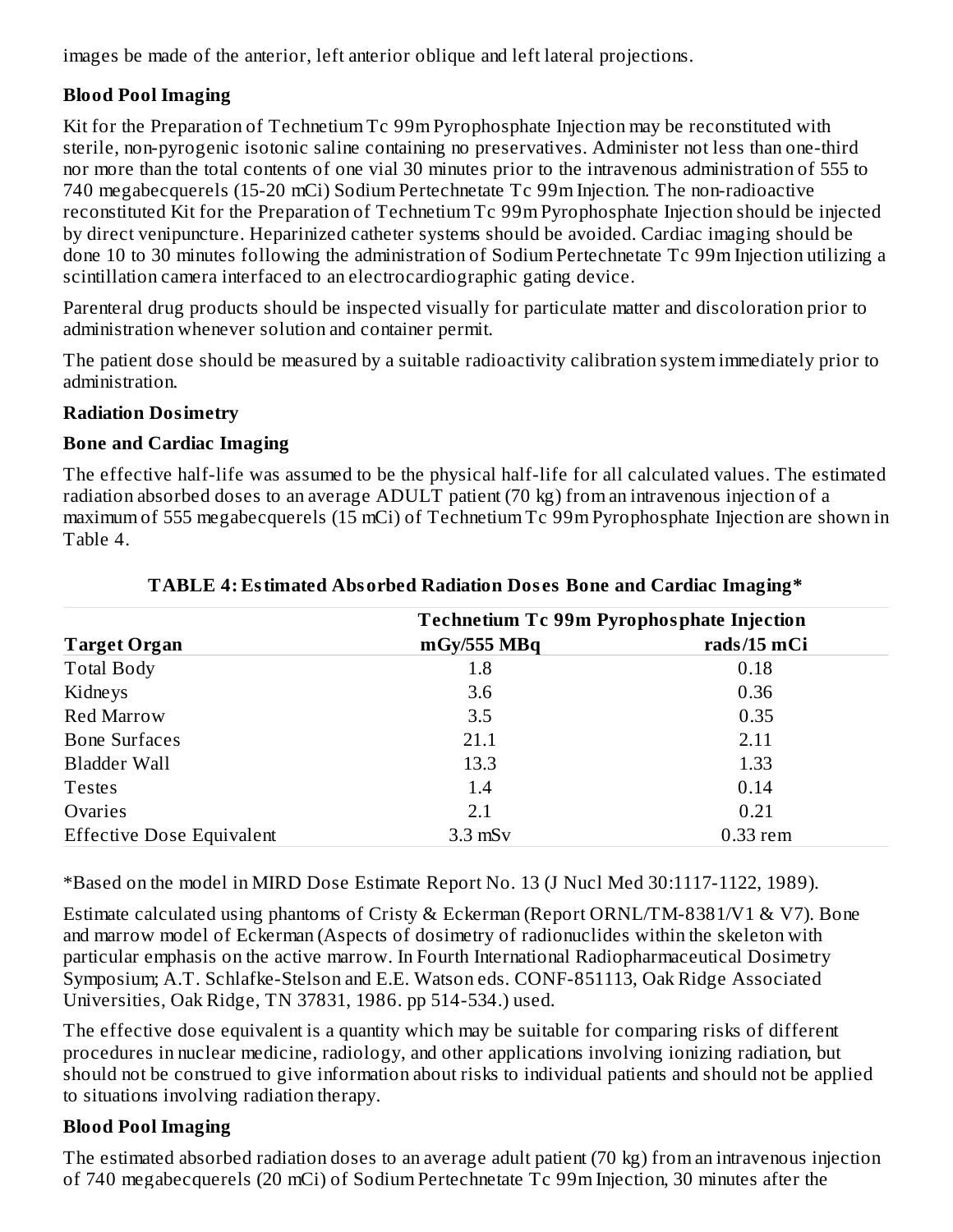of 740 megabecquerels (20 mCi) of Sodium Pertechnetate Tc 99m Injection, 30 minutes after the intravenous administration of the non-radioactive reconstituted Kit for the Preparation of Technetium Tc 99m Pyrophosphate Injection are shown in Table 5.

|                           | Sodium Pertechnetate Tc 99m 30 min.      |             |
|---------------------------|------------------------------------------|-------------|
|                           | <b>Post Injection with Pyrophosphate</b> |             |
| <b>Target Organ</b>       | $mgy/740$ MBq                            | rads/20 mCi |
| <b>Total Body</b>         | 3.2                                      | 0.32        |
| Spleen                    | 3.6                                      | 0.36        |
| Bladder Wall <sup>b</sup> | 24.0                                     | 2.40        |
| <b>Testes</b>             | 2.4                                      | 0.24        |
| Ovaries                   | 4.6                                      | 0.46        |
| <b>Blood</b>              | 10.4                                     | 1.04        |
| <b>Red Marrow</b>         | 4.4                                      | 0.44        |

### **TABLE 5: Estimated Absorbed Radiation Dos es Blood Pool Imaging a**

<sup>a</sup> Assume 75% of the Sodium Pertechnetate Tc 99m labels red blood cells and the other 25% remains as pertechnetate. Method of calculation: MIRD Dose Estimate Report No. 8, *J Nucl Med*. 17: 74-77, 1976.

 $^{\rm b}$  If 25% excreted with 1 hour T $_{\rm b}$ 

### **HOW SUPPLIED**

**The Kit for the Preparation of Technetium Tc 99m Pyrophosphate Injection** is supplied in packages of 5 or 30 sterile, non-pyrogenic, white capped 10mL vials.

Each multidose vial contains 12.0 mg sodium pyrophosphate, 2.8 mg minimum stannous tin as stannous chloride dihydrate and 4.9 mg maximum total tin as stannous chloride dihydrate; pH is adjusted with hydrochloric acid to 5.3-5.7 prior to lyophilization. No bacteriostatic preservative is present. Sealed under nitrogen.

Included in each 5-vial package are one package insert and 10 radiation labels.

Included in each 30-vial package are one package insert and 60 radiation labels.

Store the kit as packaged at 20-25°C (68-77°F) [See USP]. Store the reconstituted vials at 20-25°C (68- 77°) [See USP].

### **Directions for us e**

## **Bone and Cardiac Imaging**

Technetium Tc 99m Pyrophosphate Injection is prepared from Kit for the Preparation of Technetium Tc 99m Pyrophosphate Injection by the following aseptic procedure:

- 1. Waterproof gloves should be worn during the preparation procedure. Remove the white flip-off cap from the vial and swab the top of the vial closure with alcohol to sterilize the surface.
- 2. Complete the radiation label and affix to the vial. Place the vial in an appropriate radiation shield suitably labeled and identified.
- 3. With a sterile shielded syringe, aseptically obtain 1-10 milliliters of a suitable, oxidant free, sterile and non-pyrogenic Sodium Pertechnetate Tc 99m Injection containing no more than 3.7 gigabecquerels (100 mCi). Aseptically add the Sodium Pertechnetate Tc 99m Injection to the vial.
- 4. Swirl the contents of the vial for one minute and let stand for at least 10 minutes.
- 5. Record date and time of preparation.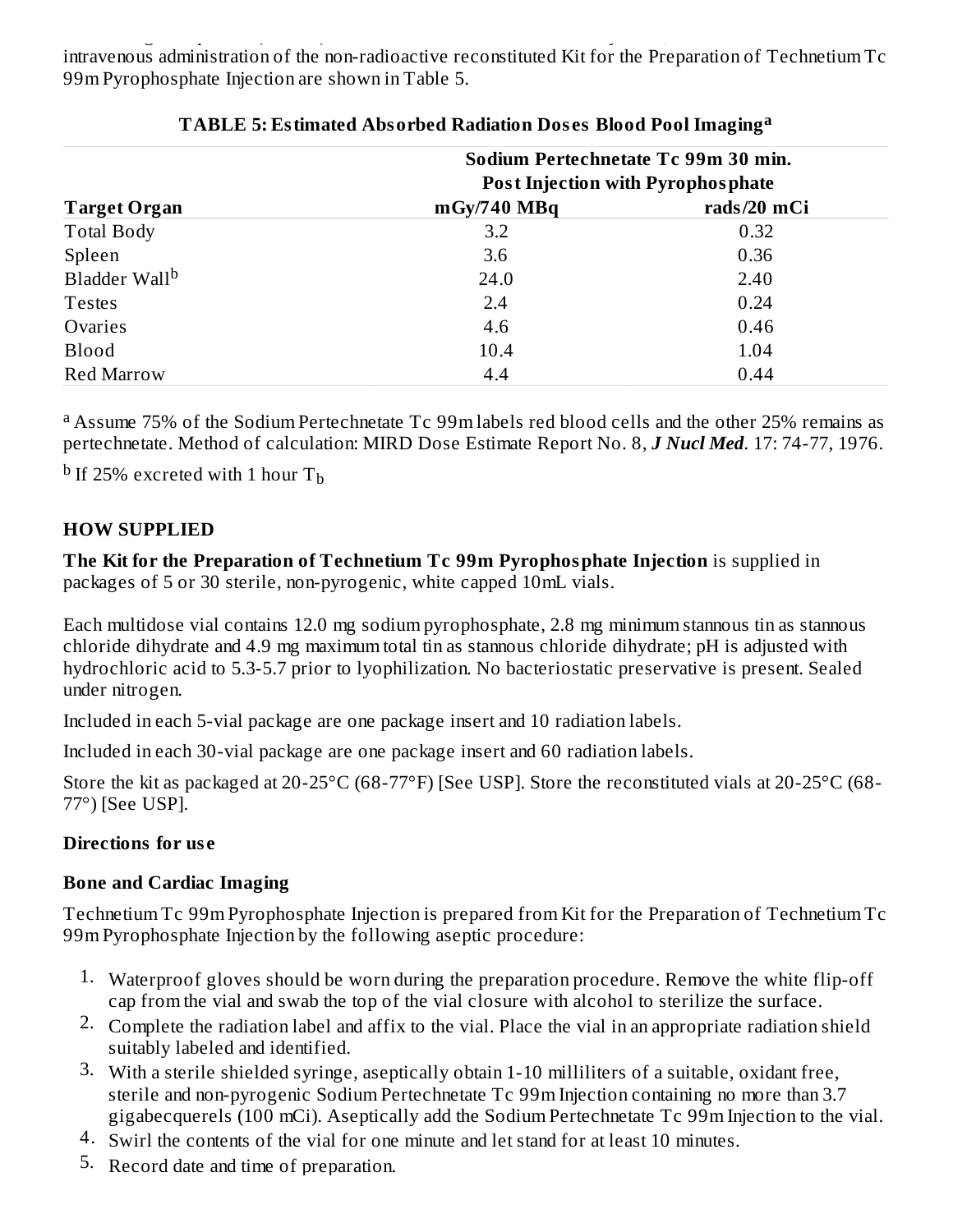- 6. It is recommended that the radiochemical purity of the prepared radiopharmaceutical be checked prior to patient administration.
- 7. Examine vial contents for particulates and discoloration prior to injection.
- 8. Withdrawals for administration must be made aseptically using a sterile shielded syringe and needle. Since the vials contain nitrogen to prevent oxidation of the complex, the vials should not be vented. If repeated withdrawals are made from a vial, the replacement of contents with air should be minimized.
- 9. Aseptically withdraw material with a sterile lead shielded syringe for use within six (6) hours of preparation. For optimal results, this time should be minimized. The vial contains no bacteriostatic preservative. Store the reconstituted vial at 20-25 $\degree$ C (68-77 $\degree$ F) [See USP]. Discard the vial six (6) hours after reconstitution.
- 10. The patient dose should be measured by suitable radioactivity calibration system immediately prior to administration.

## **Blood Pool Imaging**

The non-radioactive Kit for the Preparation of Technetium Tc 99m Pyrophosphate Injection is prepared by adhering to the following aseptic procedure:

- 1. Remove the white flip-off cap from the vial and swab the top of the vial closure with alcohol to sterilize the surface.
- 2. Reconstitute the reaction vial with 3 milliliters of sterile, non-pyrogenic, isotonic saline containing no preservatives.
- 3. Swirl the contents of the vial for one minute and let stand for at least 10 minutes.
- 4. Record date and time of preparation.
- 5. Examine vial contents for particulates and discoloration prior to injection.
- 6. Withdrawals for administration must be made aseptically using a sterile syringe and needle. Since the vials contain nitrogen to prevent oxidation of the complex, the vials should not be vented. If repeated withdrawals are made from a vial, the replacement of contents with air should be minimized.
- 7. Aseptically withdraw the reconstituted non-radioactive Kit for the Preparation of Technetium Tc 99m Pyrophosphate Injection with a sterile syringe for use within six (6) hours of preparation. For optimal results, this time should be minimized. The vial contains no bacteriostatic preservative. Store the reconstituted vial at 20-25°C (68-77°F) [See USP]. Discard the vial six (6) hours after reconstitution.
- 8. Between one-third and a total vial of stannous pyrophosphate may be administered by direct venipuncture 30 minutes prior to intravenous administration of 555 to 740 megabecquerels (15-20 mCi) of Sodium Pertechnetate Tc 99m Injection. Heparinized catheter systems should not be used.
- 9. The patient dose of Sodium Pertechnetate Tc 99m Injection should be measured by a suitable radioactivity calibration system immediately prior to administration.

NDC # 45567-0060-1 for 5 vial kits

NDC # 45567-0060-2 for 30 vial kits

This reagent kit for preparation of a radiopharmaceutical is approved for use by persons licensed pursuant to Section 120.547, Code of Massachusetts Regulation 105, or under equivalent license of the U.S. Nuclear Regulatory Commission or an Agreement State.

Manufactured By:

### **Sun Pharmaceutical Industries, Inc.**

Billerica, MA 01821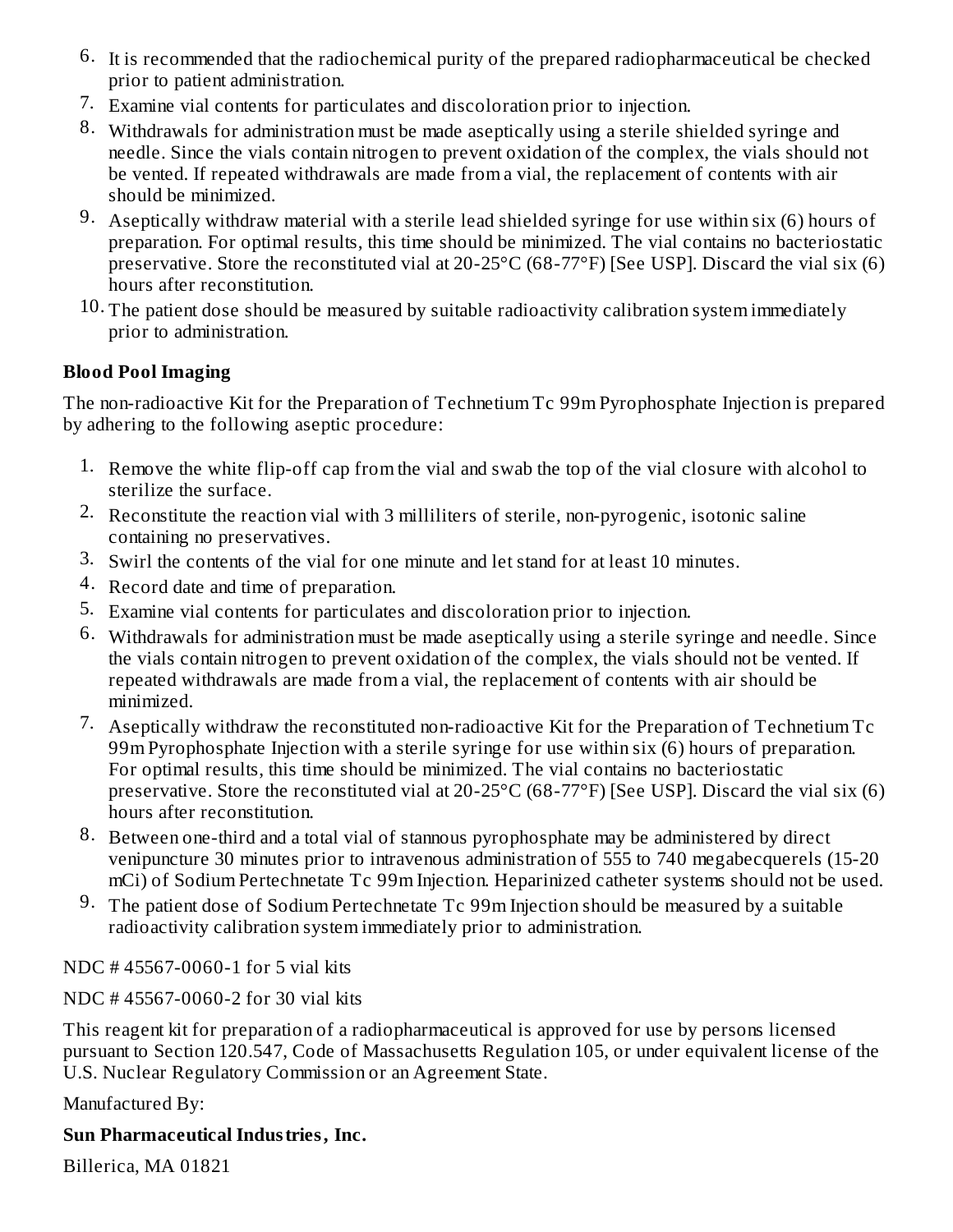PL-000017 Rev 1.2 Mar 2020

### **PACKAGE/LABEL PRINCIPAL DISPLAY PANEL- VIAL CONTAINER**

### **STERILE NON-PYROGENIC DIAGNOSTIC MULTIDOSE**

### **KIT FOR THE PREPARTION OF TECHNETIUM Tc 99m PYROPHOSPHATE INJECTION**

Each 10mL reaction vial contains in 12.0 mg sodium pyrophosphate, 2.8 mg minimum stannous tin as stannous chloride dihydrate and 4.9 mg maximum total tin as stannous chloride dehydrate; pH is adjusted to 5.3-5.7 with HCI prior to lyophilization. Sealed under nitrogen. Refer to Package Insert for directions for use and the recommended adult doses.

Manufactured by:

Sun Pharmaceutical Industries, Inc.

Billerica, MA 01821

PL-000018

 $Rev<sub>0.2</sub>$ 

Mar 2020

CONTAINS NO BACTERIOSTATIC PRESERVATIVE. FOR INTRAVENOUS USE ONLY AFTER RECONSTITION WITH LABELING OXIDANT-FREE TECHENTIUM Tc 99m or ISOTONIC SALINE. . Store at 20-25°C (68-77°F)

[See USP] after reconstitution and use within 6 hours.

Rx Only

| る<br>F <sub>OR</sub><br>δŘ<br>6 hours.<br><u>ទី</u><br>RECONSTITUT<br>PRESERVATIVE<br>use within<br>$(68 - 77)$<br>AFTER<br>after reconstitution and<br>SALINE, Store at 20-25<br>NO BACTERIOSTATIC<br><b>UNLY</b><br>-FREE<br>USE<br>WITH OXIDAN'<br>ISOTONIC SALIN<br>[see USP] after r<br>NTRAVENOUS<br>Rx Only<br>CONTAINS | STERILE NON-PYROGENIC DIAGNOSTIC MULTIDOSE                                                                                                                                                                                                                                                                                                                                      |
|--------------------------------------------------------------------------------------------------------------------------------------------------------------------------------------------------------------------------------------------------------------------------------------------------------------------------------|---------------------------------------------------------------------------------------------------------------------------------------------------------------------------------------------------------------------------------------------------------------------------------------------------------------------------------------------------------------------------------|
|                                                                                                                                                                                                                                                                                                                                | KIT FOR THE PREPARATION OF<br><b>TECHNETIUM Tc 99m</b><br>PYROPHOSPHATE INJECTION                                                                                                                                                                                                                                                                                               |
|                                                                                                                                                                                                                                                                                                                                | Each 10 mL reaction vial contains 12.0 mg sodium<br>pyrophosphate, 2.8 mg minimum stannous tin as<br>stannous chloride dihydrate and 4.9 mg maximum<br>total tin as stannous chloride dihydrate; pH is<br>adjusted to 5.3-5.7 with HCl prior to lyophilization.<br>Sealed under nitrogen. Refer to Package Insert for<br>directions for use and the recommended adult<br>doses. |
|                                                                                                                                                                                                                                                                                                                                | PL-00001<br>Rev 0.2<br>Mar 2020<br>Manufactured by:<br>Sun Pharmaceutical industries, Inc.<br>Billerica, MA 01821                                                                                                                                                                                                                                                               |
|                                                                                                                                                                                                                                                                                                                                |                                                                                                                                                                                                                                                                                                                                                                                 |

**Package/Label Display Panel-5 VIAL BOX**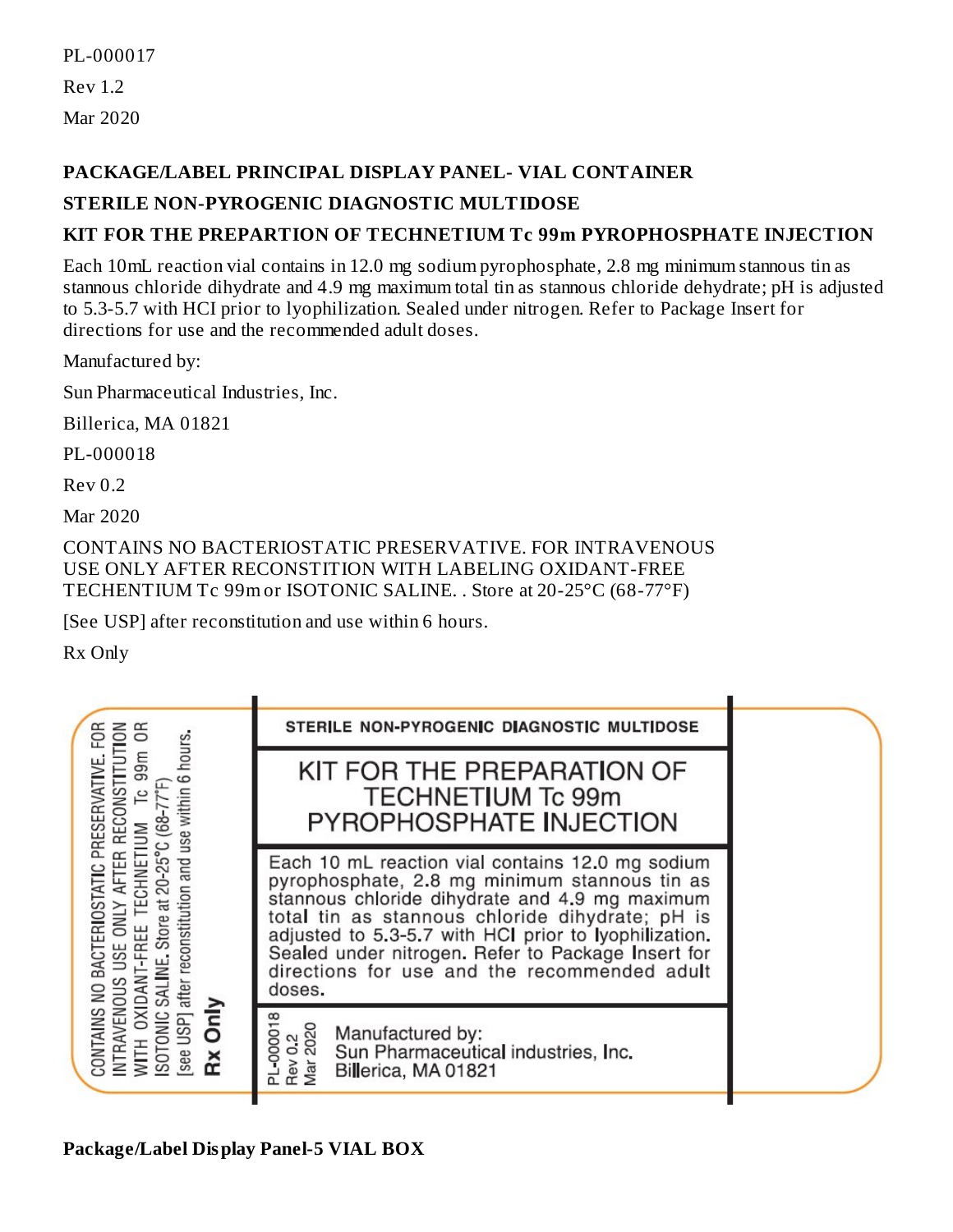Kit for the Preparation of Technetium Tc99m Pyrophosphate Injection

Manufactured By:

Sun Pharmaceutical Industries, Inc.

Billerica, MA 01821

For Customer Service call: 1-800-221-7554

CONTENTS:

1 package insert, 10 radiation labels and 5 reaction vials. Each 10 mL reaction vial contains 12.0 mg sodium pyrophosphate, 2.8 mg minimum stannous tin as stannous chloride dehydrate and 4.9 mg maximum total tin as stannous chloride deihydrate. pH is adjusted to 5.3 – 5.7 with HCI prior to lyophilization. Sealed under nitrogen. Contains no bacteriostatic preservative. For intravenous use only after reconstitution with oxidant-free Technetium Tc 99m or isotonic saline. Do not use if solution is cloudy.

STORE KIT AS PACKAGED AT 20-25°C (68-77°F) [SEE USP]

Store reconstituted vials at 20-25°C (68-77°F) [See USP]. Use within 6 hours after reconstitution. Refer to Package Insert for recommended adult doses.

IMPORTANT: Read enclosed Package Insert for full information on preparation, use and indications.

Manufactured By:

Sun Pharmaceutical Industries, Inc.

Billerica, MA 01821

For Customer Service call: 1-800-221-7554

PL-000020

Rev 0.3

Mar 2020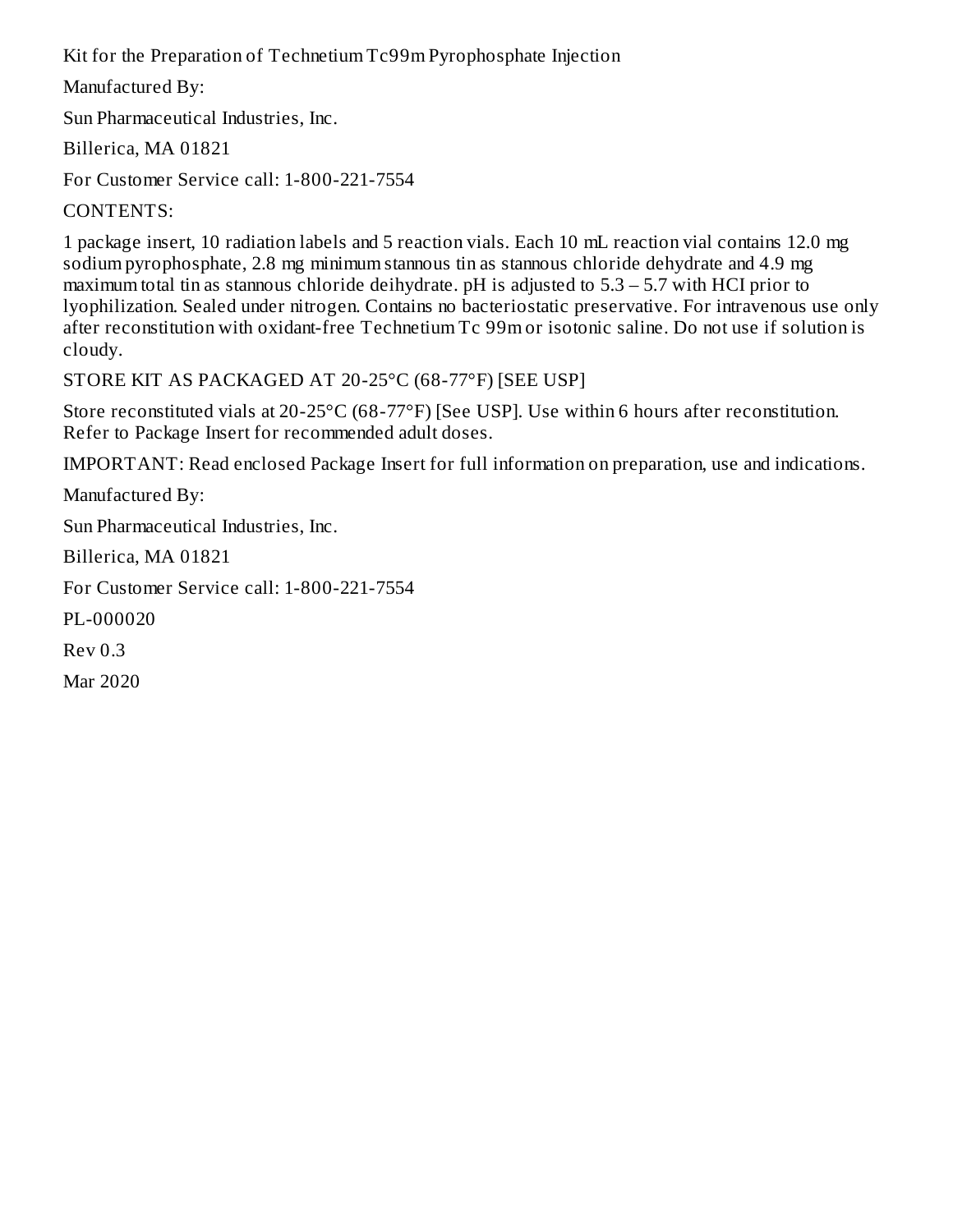

#### **Package/Label Display Panel- Radiation Label**

CAUTION RADIOACTIVE MATERIAL

STERILE, NON-PYROGENIC, DIAGNOSTIC, MULTIDOSE TECHNETIUM Tc 99m PYROPHOSPHATE INJECTION FOR INTRAVENOUS USE

Total MBq (mCi)\_\_\_\_\_Volume\_\_\_\_\_

Assay  $MBq/mL(mCi/mL)$  as of  $\Box$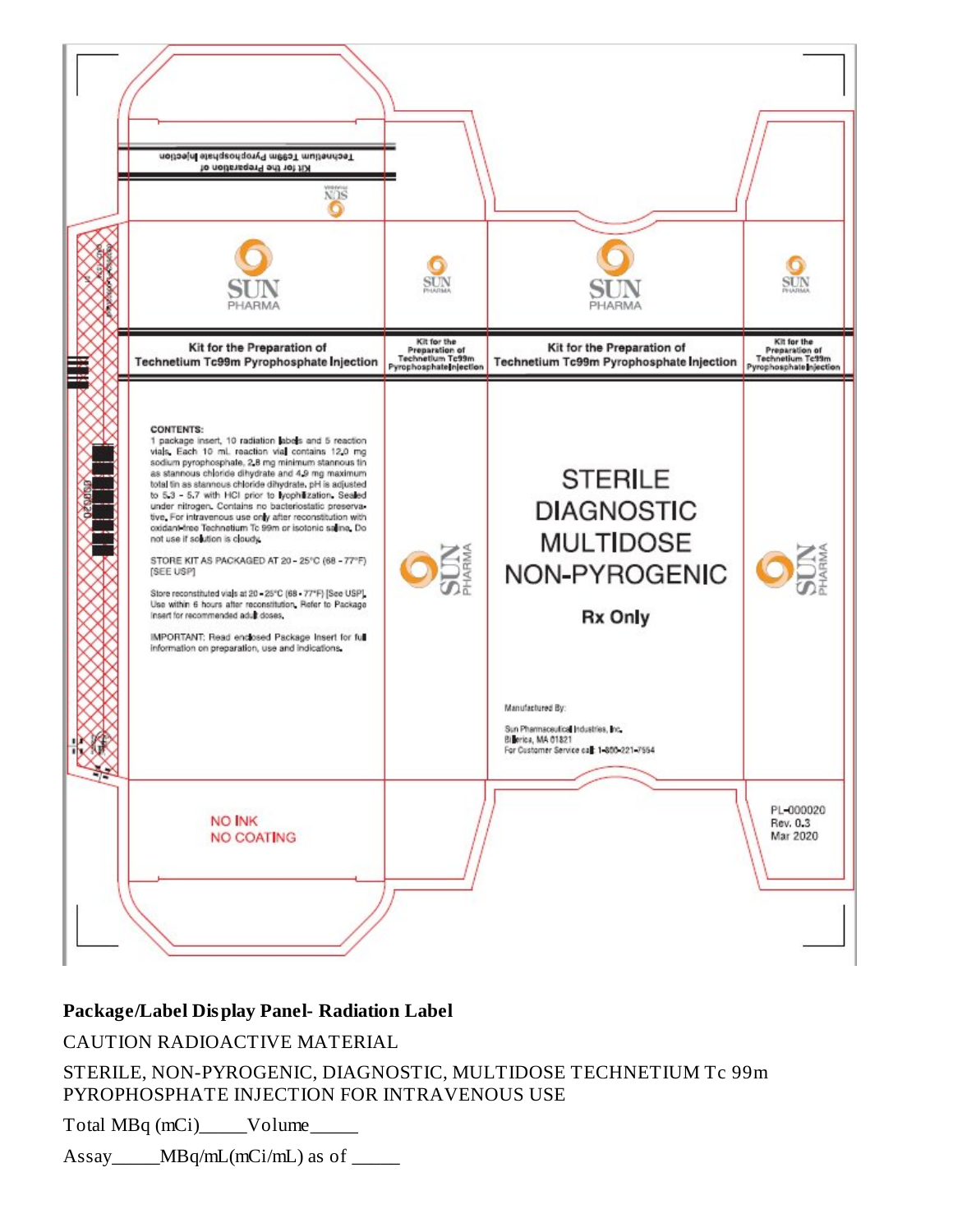Each 10mL reaction vial contains 12.0 mg sodium pyrophosphate, 2.8 mg minimum stannous tin as stannous chloride dihydrate and 4.9 mg maximum total tin as stannous chloride dihydrate; pH is adjusted to 5.3-5.7 with HCI prior to lyophilization. Sealed under nitrogen. Contains no bacteriostatic preservative. For intravenous use only after reconstitution with oxidant-free Technetium Tc 99m. Do not use if solution is cloudy. Store reconstituted vial at 20-25°C (68-77°F) [see USP]. Use within 6 hours after labeling with Technetium Tc 99m. Refer to Package Insert for recommended adult doses.

#### (SEE ENCLOSED PACKAGE INSERT)

RX ONLY

Manufactured By:

Sun Pharmaceutical Industries, Inc.

Billerica, MA 01821

PL-000019

Rev 0.2

Mar 2020

|            | <b>CAUTION</b><br><b>RADIOACTIVE</b> | <b>STERILE, NON PYROGENIC</b><br><b>DIAGNOSTIC, MULTIDOSE</b><br><b>TECHNETIUM Tc 99m PYROPHOSPHATE</b><br><b>INJECTION FOR INTRAVENOUS USE</b>                                                                                                                                                                                                                                                                                                                                                                                                  |  |
|------------|--------------------------------------|--------------------------------------------------------------------------------------------------------------------------------------------------------------------------------------------------------------------------------------------------------------------------------------------------------------------------------------------------------------------------------------------------------------------------------------------------------------------------------------------------------------------------------------------------|--|
|            |                                      |                                                                                                                                                                                                                                                                                                                                                                                                                                                                                                                                                  |  |
|            |                                      |                                                                                                                                                                                                                                                                                                                                                                                                                                                                                                                                                  |  |
|            | (SEE ENCLOSED PACKAGE INSERT)        | stannous tin as stannous chloride dihydrate and 4.9 mg maximum total tin as<br>stannous chloride dihydrate; pH is adjusted to 5.3-5.7 with HCI prior to lyophilization. Sealed<br>under nitrogen. Contains no bacteriostatic preservative. For intravenous<br>use only after reconstitution with oxidant free Technetium Tc 99m. Do not use if solution is<br>cloudy. Store reconstituted vial at 20-25°C (68-77°F) [see USP]. Use within 6 hours after<br>labeling with Technetium Tc 99m. Refer to Package Insert for recommended adult doses. |  |
| $R_X$ ONLY |                                      |                                                                                                                                                                                                                                                                                                                                                                                                                                                                                                                                                  |  |

#### **Package/Label Display Panel-30 Vial Box**

### **Kit for the preparation of Technetium Tc99m Pyrophosphate Injection**

STERILE, NON-PYROGENIC, DIAGNOSTIC, MULTIDOSE

Rx only.

Manufactured By:

Sun Pharmaceutical Industries, Inc.

Billerica, MA 01821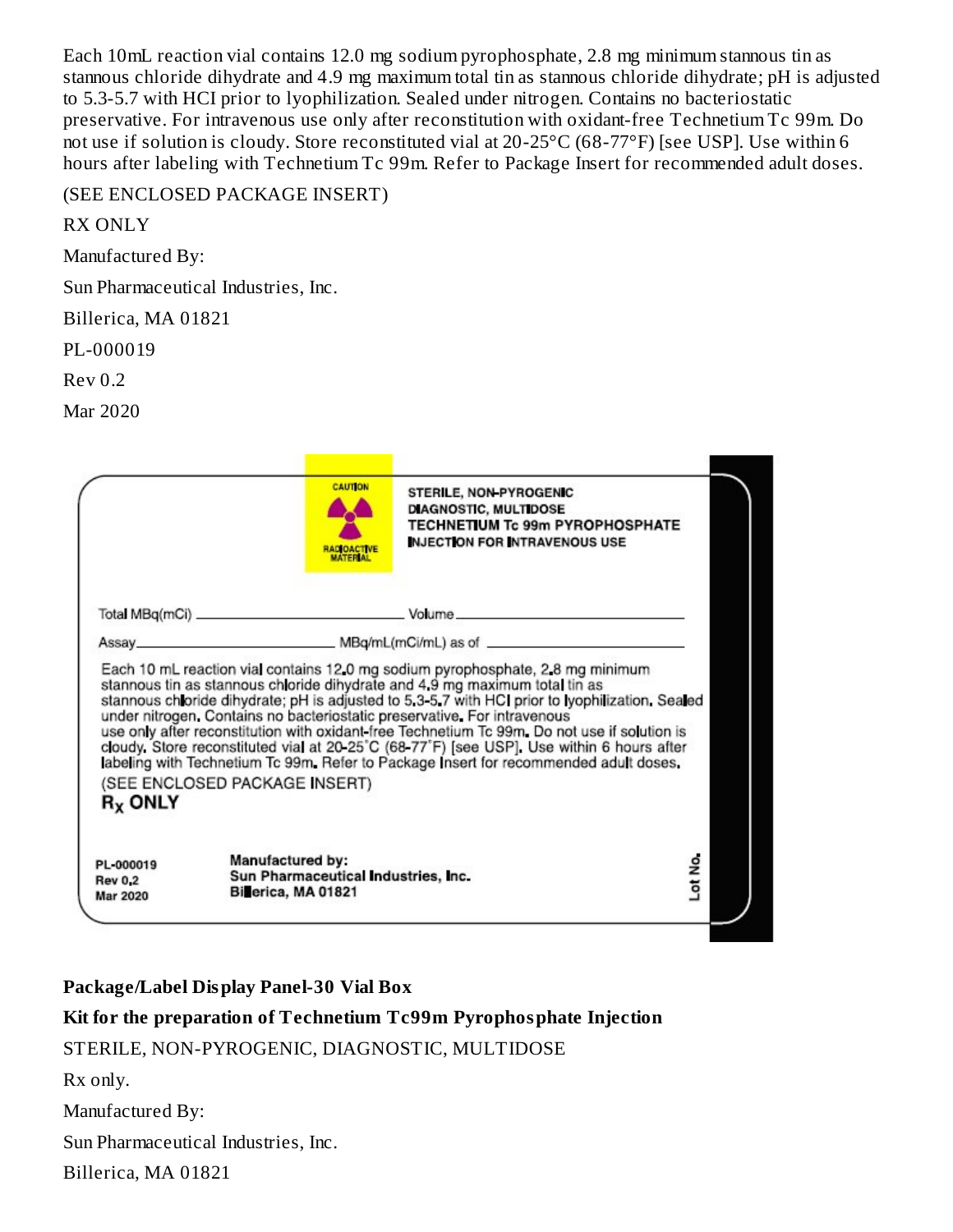For Customer Service call: 1-800-221-7554

Sterile Diagnostic Multidose Non-Pyrogenic

CONTENTS: 1 Package insert, 60 radiation labels and 30 reaction vials. Each 10 mL vial contains 12.0 mg sodium pyrophosphate, 2.8 mg minimum stannous tin as stannous chloride dihydrate and 4.9 mg maximum total tin as stannous chloride dihydrate. pH is adjusted to 5.3 – 5.7 with HCI prior to lyophilization. Sealed under nitrogen. Contains no bacteriostatic preservative. For intravenous use only after reconstitution with oxidant-free Technetium Tc 99m or isotonic saline. Do not use if solution is cloudy.

Store the kit as packaged AT 20-25°C (68-77°F) [See USP]

Store reconstituted vials at 20-25°C (68-77°F) [See USP]. Use within 6 hours after reconstitution.

Refer to Package Insert for recommended adult doses.

IMPORTANT: Read enclosed Package Insert for full information on preparation, use and indications.

Manufactured By:

Sun Pharmaceutical Industries, Inc.

Billerica, MA 01821

PL-000021

Rev 0.3

Mar 2020



| KIT FOR THE PREPARATION OF TECHNETIUM TC99M PYROPHOSPHATE |                         |                    |                |  |
|-----------------------------------------------------------|-------------------------|--------------------|----------------|--|
| technetium tc99m pyrophosphate injection                  |                         |                    |                |  |
|                                                           |                         |                    |                |  |
| <b>Product Information</b>                                |                         |                    |                |  |
| <b>Product Type</b>                                       | HUMAN PRESCRIPTION DRUG | Item Code (Source) | NDC:45567-0060 |  |
|                                                           |                         |                    |                |  |